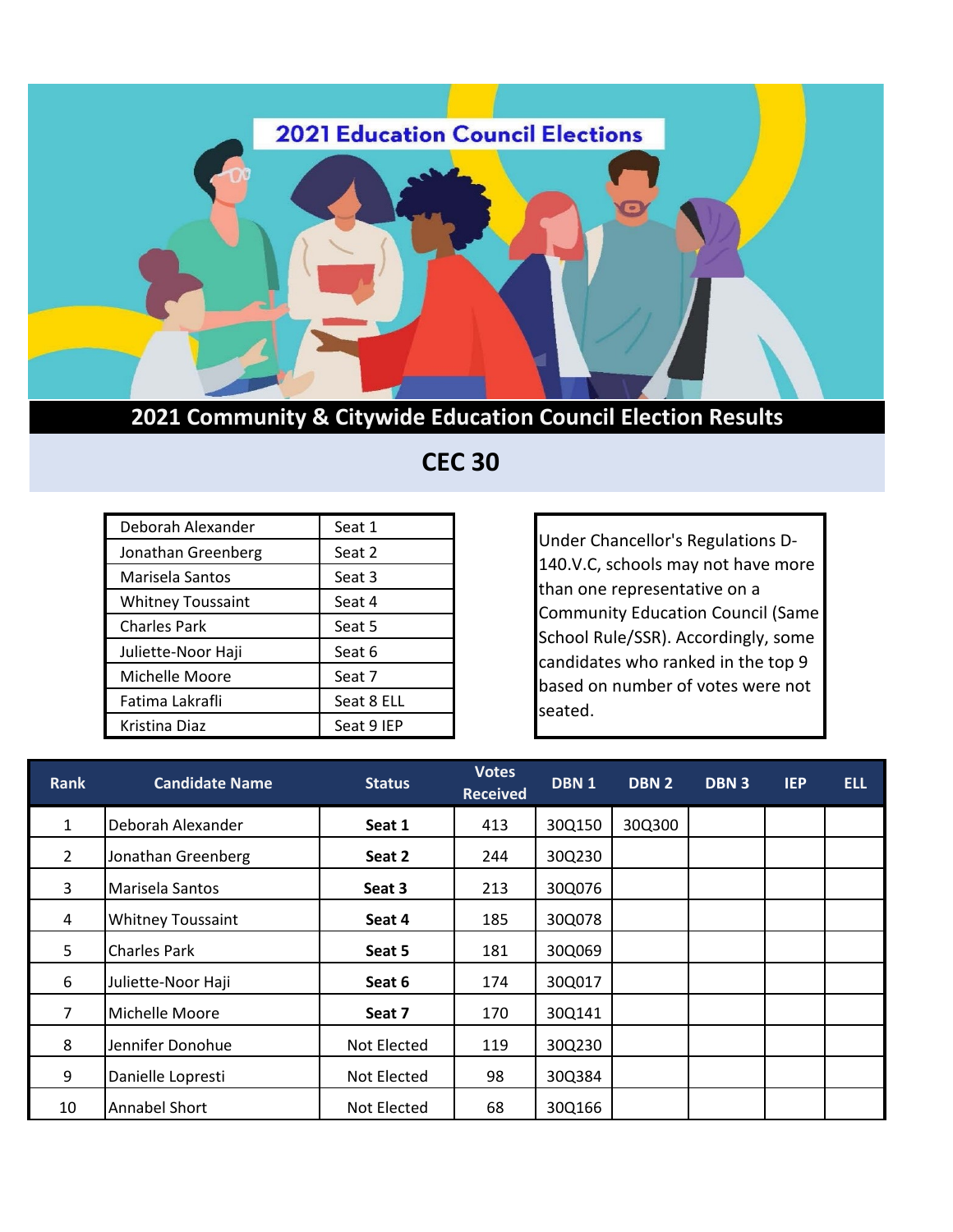| 11 | Cathy Lu                | Not Elected | 64 | 30Q150 |        |        |            |            |
|----|-------------------------|-------------|----|--------|--------|--------|------------|------------|
| 12 | Fatima Lakrafli         | Seat 8 ELL  | 57 | 30Q122 |        |        |            | <b>YES</b> |
| 13 | <b>Mohammed Hussain</b> | Not Elected | 56 | 30Q085 |        |        |            |            |
| 14 | Milko Milkov            | Not Elected | 54 | 30Q300 |        |        |            |            |
| 15 | Farah Haidar            | Not Elected | 48 | 30Q122 |        |        |            |            |
| 16 | Sunilda Andriotis       | Not Elected | 46 | 30Q152 |        |        |            |            |
| 17 | Amina Maiza             | Not Elected | 43 | 30Q010 | 30Q070 | 24Q520 |            |            |
| 18 | Dana Holmes             | Not Elected | 41 | 30Q300 |        |        |            |            |
| 18 | Esther Kreider-Verhall  | Not Elected | 41 | 30Q291 |        |        |            |            |
| 20 | Nicole Barzey           | Not Elected | 40 | 30Q227 | 28Q121 |        |            |            |
| 20 | Umara Ahmed             | Not Elected | 40 | 30Q084 |        |        |            |            |
| 22 | Mohammed Majed          | Not Elected | 37 | 30Q286 |        |        |            |            |
| 23 | Kristina Diaz           | Seat 9 IEP  | 35 | 30Q151 |        |        | <b>YES</b> |            |
| 24 | Gloria Contreras        | Not Elected | 34 | 30Q212 |        |        |            |            |
| 25 | Ranya Douglas           | Not Elected | 33 | 30Q227 |        |        |            |            |
| 26 | Phyllis Zouvelos        | Not Elected | 30 | 30Q010 |        |        |            |            |
| 27 | Ronald Pace             | Not Elected | 29 | 30Q069 |        |        |            |            |
| 28 | Sabria Hossain          | Not Elected | 28 | 30Q010 |        |        |            |            |
| 29 | Elmahdi Oummih          | Not Elected | 27 | 30Q122 |        |        |            |            |
| 30 | Tasfia Sultana          | Not Elected | 26 | 30Q069 |        |        |            |            |
| 30 | Tamara Hall             | Not Elected | 26 | 30Q227 |        |        |            |            |
| 30 | Sheila Kaur             | Not Elected | 26 | 30Q076 | 30Q291 | 30Q126 |            |            |
| 30 | Elizabeth Lara Lopez    | Not Elected | 26 | 30Q010 | 30Q070 |        |            |            |
| 34 | Joyce Sanchez           | Not Elected | 25 | 30Q166 |        |        |            |            |
| 35 | Deanna Cortez           | Not Elected | 21 | 30Q076 | 30Q126 | 30Q204 |            |            |
| 36 | Rosemarie Gulston       | Not Elected | 19 | 30Q227 |        |        |            |            |
| 37 | Shamsun Nahar           | Not Elected | 18 | 30Q069 |        |        |            |            |
| 38 | Maria Rodriguez         | Not Elected | 17 | 30Q291 |        |        |            |            |
| 39 | Prachi Limbu            | Not Elected | 16 | 30Q069 |        |        |            |            |
| 40 | Karen Pescador          | Not Elected | 14 | 30Q152 |        |        |            |            |
| 41 | Dina Lemkova-Seryy      | Not Elected | 11 | 30Q227 |        |        |            |            |
| 41 | Quinella Williams       | Not Elected | 11 | 30Q141 |        |        |            |            |
| 43 | Christina Burton        | Not Elected | 10 | 30Q127 |        |        |            |            |